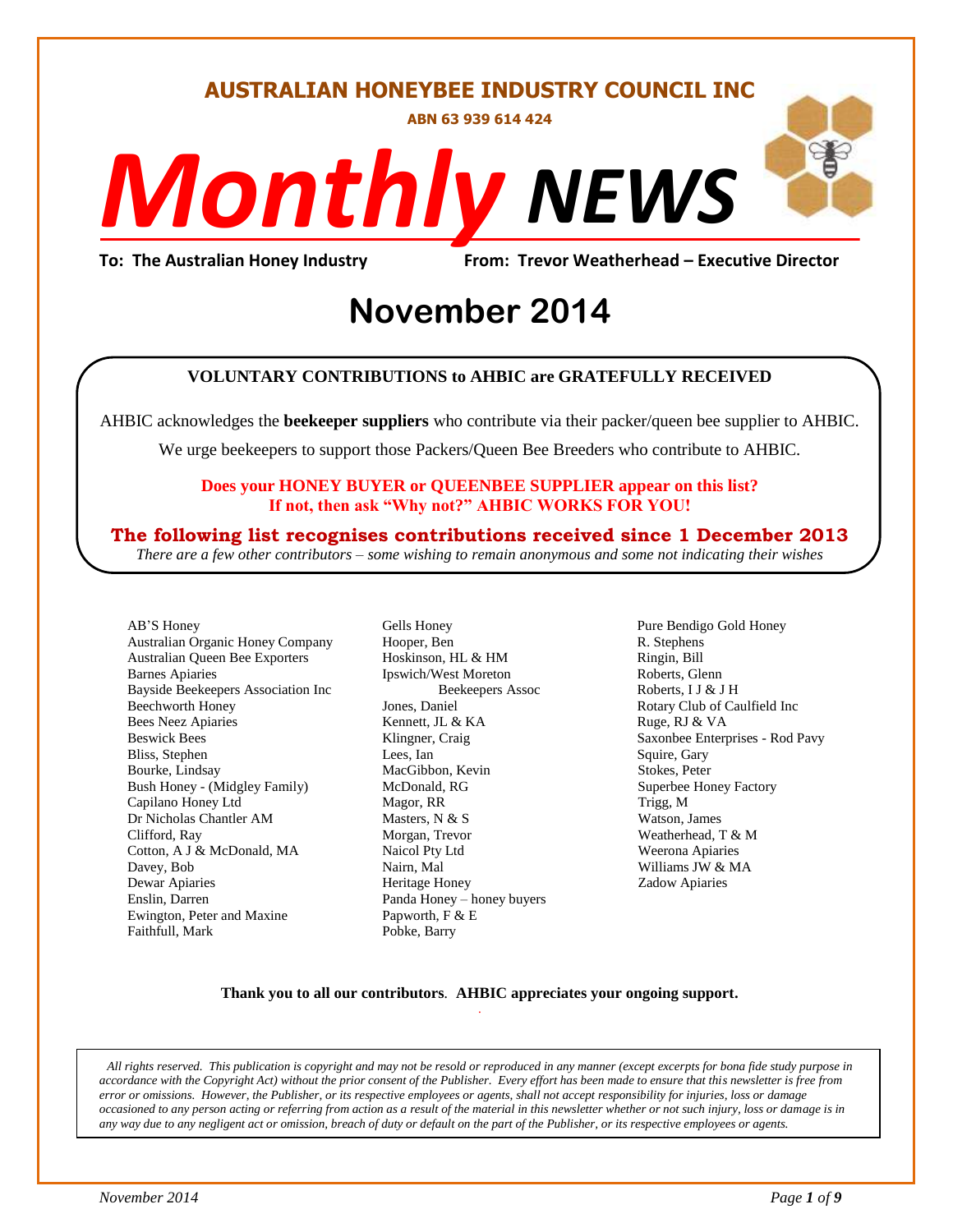#### **MINISTER JOYCE MEETS BEEKEEPERS**

On the afternoon of Friday 28 November 2014, the Northern Tablelands Branch of the New South Wales Apiarists Association were able to entertain their local member, Barnaby Joyce, who happens to be the Minister for Agriculture in the Federal Parliament.

First up there was a reception at John Benfield's place where Barnaby immediately introduced himself individually to the 25 beekeepers present. There was a quick BBQ lunch and those present began discussing issues.



Once lunch was over there was an inspection of a hive prepared by Casey Cooper showing Barnaby the workings of a hive. During this process those present attempted to instill on him that the beekeeping industry is not just as simple as a beehive to a jar of honey. Once Barnaby removed his bee suit and stopped asking questions he was taken into John's extracting plant to show him a first rate extracting facility and describe the process further.

Once inside the fully operational plant the beekeepers talked Barnaby through the extracting process, along the way mentioning the pit falls and major issues facing the industry. By this time Barnaby could obviously see that the industry was not, as was commonly perceived, i.e. small, backyard operators, and that our industry was an extremely professional and both a financially and physically demanding occupation.

*Minister Joyce, in the bee suit, being shown inside a bee hive.* The group then went to a very informal discussion with Barnaby. He gave us a brief rundown of where he wants to see agriculture heading and indeed our industry is very much a part of that.

The beekeepers then had a chance to ask Barnaby questions which everyone participated in. The key issues that beekeepers tried to impress on him were:-

- Turkish Honey Our disappointment in the time that that issue has taken to be resolved and continues to be an issue.
- Asian Honey Bees We spoke briefly of the previous governments ill informed decisions and Barnaby expressed his willingness to look at the situation and see what possibly could be done.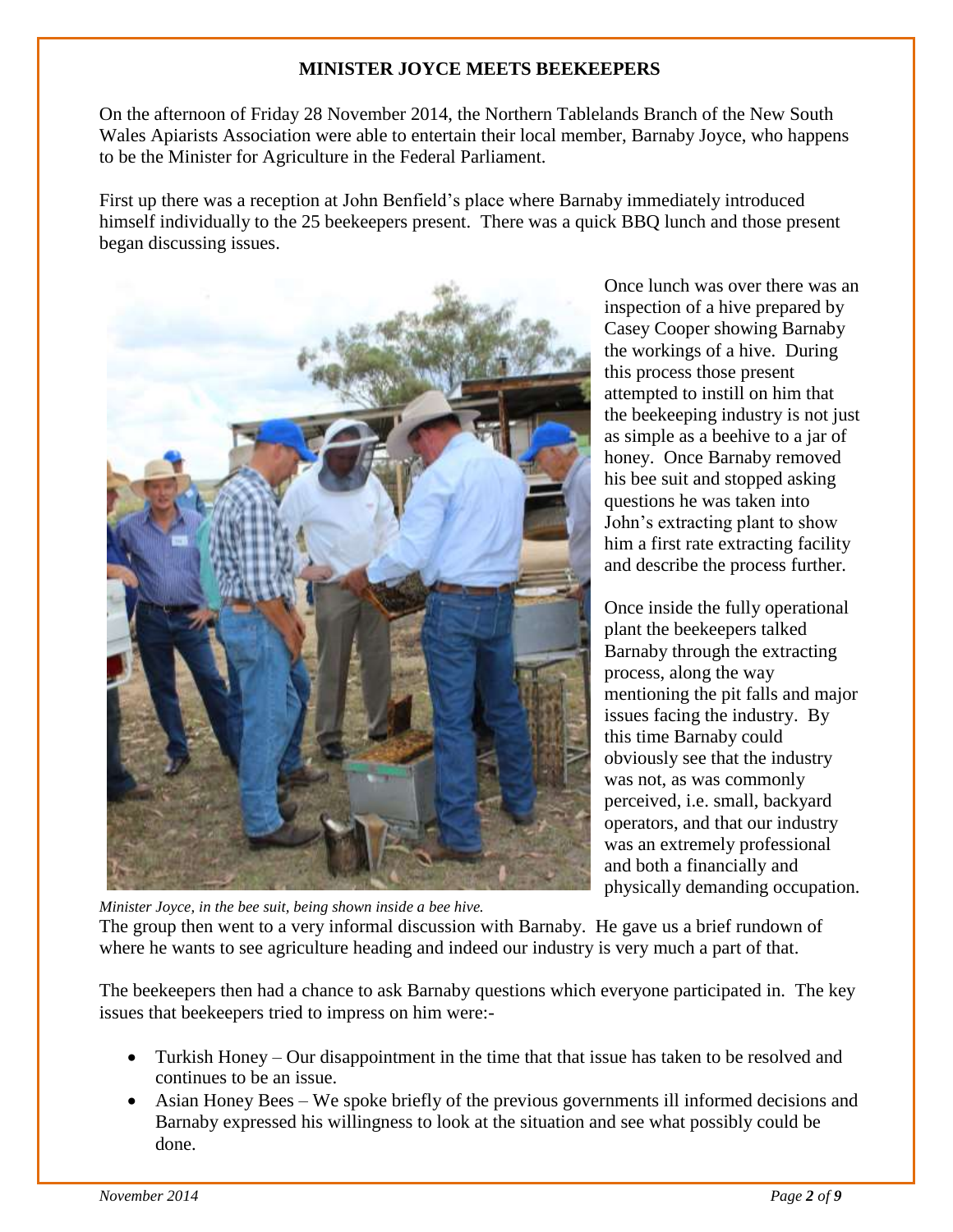- The containment line at the latitude of Cardwell was discussed with the aim of reinstating trade.
- The business case for the levy reform and increase was raised and our frustration was aired with the time it has taken. It has now been 6 months that the Department has had this in front of them.
- Discussion was held around the possibility of accessing federal money to support the new national biosecurity program in particular Barnaby's new R & D fund. A firm commitment was given to our industry, that if we provide a good enough case to DAFF the industry should be able to access considerable funds through new funding opportunities.
- Ouestions were asked to Barnaby about our recent senate inquiry into the beekeeping industry and when a response was due from the government. The meeting impressed on him the need for this inquiry to deliver some real outcomes for our industry and not just be another white paper document that gets swept under the carpet.

Thanks should go to Brian Woolfe, Casey Cooper and John Benfield along with the Northern Tablelands Branch for holding such an informative and incredibly important meeting with our Agriculture Minister. The whole meeting went extremely well and has gone a long way to forging a healthier relationship with our Federal Agriculture Minister.

#### **LATEST ON HONEY LEVY REFORM AND INCREASE**

The Industry Working Group have been working on incorporating all of the comments from the Industry meeting and the government meeting, held in Melbourne on 28 & 29 October, into the Program and the Code, as well as start developing the material surrounding the Program, such as the draft record keeping template.

Ian Zadow, Craig Klingner, Rob Rahaley and Sam Malfroy will be meeting in Sydney on the  $8<sup>th</sup>$  of December to go through all of these documents and finalise these changes. We are hoping to have the next versions of these documents ready by the week of the 15<sup>th</sup> of December.

Once the next versions have been finalised, we are proposing to place them on the AHBIC website, along with a standard feedback form that we are developing. As agreed at the meeting, it is hoped that the secretary of each association can coordinate the comments from each of their respective state beekeepers.

In the meantime, we have been consulting with each state government about funding a state wide mail out to all registered beekeepers in mid-January to inform them of the Code and Program. This is an ongoing process and some are more willing to fund this entirely, while others require industry funding to conduct the mail out.

If the departmental mail out goes ahead, we are proposing to send out the following information to every registered beekeeper:

- Cover letter explaining what is being proposed and where they can go to get further information and comment on the Code and Program
- A 2-page document explaining bee biosecurity arrangements for the honey bee industry and how the surveillance program will work with the proposed Code and Program

If we can get everything out by these timelines, we will be hoping to 'close off' comments from industry by around mid-March so that we have time to prepare for the next Industry leaders meeting in early April.

If anyone has any questions please feel free to call Sam Malfroy, Ian Zadow or Craig Klingner.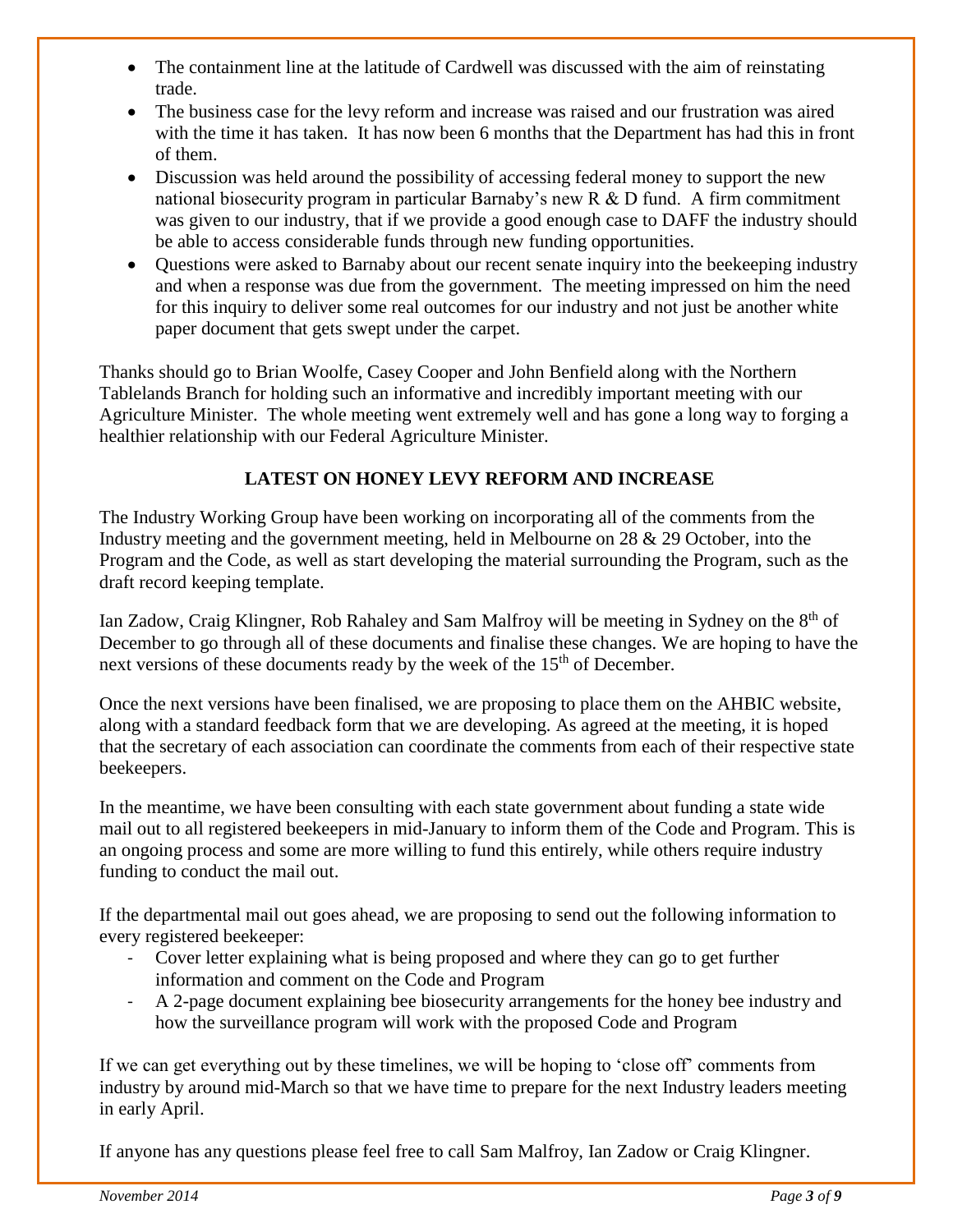#### **FREE TRADE AGREEMENT – CHINA**

Good news for honey in the Free Trade Agreement (FTA) with China announced on 17 November, 2014.

Currently there is a 15% tariff on honey and up to 25% on honey related goods. These tariffs will be eliminated over five (5) years.

AHBIC has been making representations to the Department of Foreign Affairs and Trade over the past year or so to ask for honey to be included in this FTA. Our representations have been rewarded.

Whilst current conditions, in many parts of Australia, are not conducive to good honey production, this tariff elimination should mean better returns to beekeepers in the future.

AHBIC has written to the Trade Minster, Andrew Robb, thanking him for his efforts in the Free Trade Agreement with China. At the same time, AHBIC pointed out that in light of the Prime Ministers announcement that negotiations have commenced with India on a Free Trade Agreement, AHBIC would ask for the negotiations to include the elimination of the 60% tariff plus 8% costs on honey exported to India.

#### **CHANGES AT B-QUAL**

Ken Gell has resigned as a Director B-Qual after many years of service as a Director and many years as Chairman. A letter has been sent to Ken on behalf of B-Qual thanking him for his service to B-Qual but I am sure that beekeepers Australia wide would also join in thanking Ken for his service.

The AHBIC Executive had written to B-Qual to ask if the Chairman, Ian Zadow, could be appointed as a Director. The Chairman of AHBIC usually attends the meetings of B-Qual and it was thought that seeing as how B-Qual is a company of AHBIC and the Chairman attends the meetings, it would be best to have the Chairman as a Director.

On 10 November, 2014 the Board appointed Ian Zadow as a Director and accepted the resignation of Ken Gell. So the Directors of B-Qual are:- Barry Pobke (Chairman), Bill Winner, Wayne Fuller and Ian Zadow. Trevor Weatherhead is the Secretary.

#### **SENATE INQUIRY INTO THE LEVY SYSTEM**

AHBIC has put in a submission to the Inquiry. AHBIC is also part of a coalition called Across Agriculture Group which has also put in a submission.

AHBIC has offered to appear before the Committee in any public hearings they may hold.

#### **GREEN PAPER ON AGRICULTURAL COMPETITIVENESS**

This is the next submission that AHBIC will be involved in. It is due in by 12 December, 2014.

#### **INQUIRY INTO THE BEEKEEPING AND POLLINATION INDUSTRIES**

AHBIC is still awaiting the Government response to the recommendations of the Inquiry. When in Canberra last week, we were informed it should be out very soon. AHBIC look forward to this response so that AHBIC can then look to assist the Committee in having these recommendations implemented.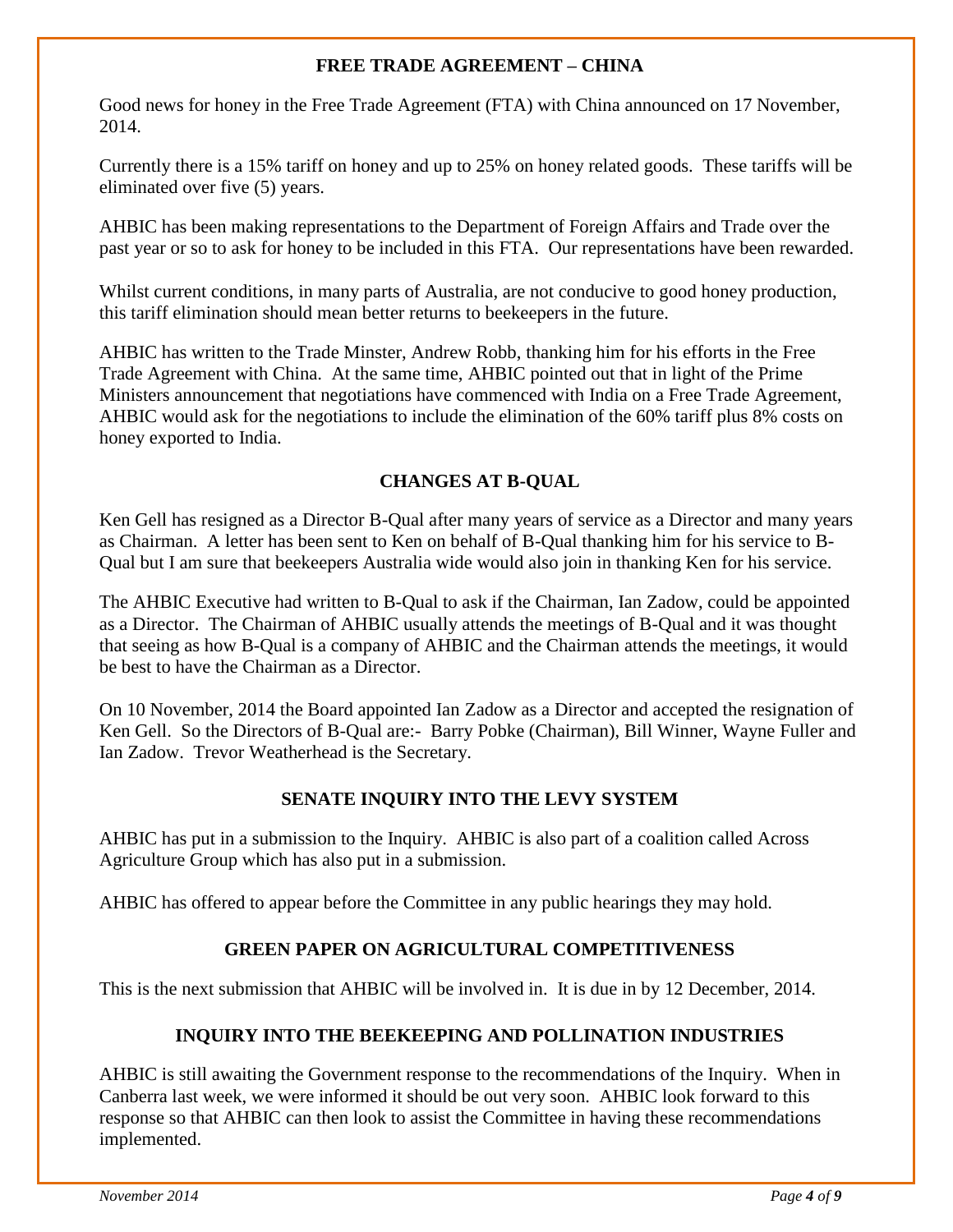#### **SELF POLLINATING ALMONDS**

The link below from ABC Rural news.

<http://www.abc.net.au/news/2014-11-03/sach-new-almond-varieties-offer-better-yields/5862368>

#### **EXPORTS OF HONEY TO JAPAN**

With the Free Trade Agreement with Japan in place, there were quotas that come into play as well as the reduction in tariffs.

There have been several teleconferences with the Department of Agriculture on how these quotas will be managed. Taking part in the teleconference have been Jodie Goldsworthy, Ben McKee and Trevor Weatherhead. AHBIC has informed the Department that the allocation of quotas will be a "first come first served" basis. This is the only real option. If we wanted a system of tendering for quotas then honey would need to be a prescribed good and, if that was the case, there would be a lot more costs involved in exporting.

The Department is still to advise on the exact paperwork needed to receive the quota and the cost of these allocations. In the early stages of the implementation of the quotas, it may be that for small shipments, the cost of paying the extra tariff will be less than the cost of the paperwork.

Once the paperwork and costs have bene worked out, those who have exported to Japan in recent times will be advised.

#### **NEW CHEMICAL REGISTRATIONS**

**Application no.:** 61039

**Applicant ACN:**<br>Summary of use:

**Date of registration/approval: Product registration no.:** 69529<br> **Label approval no.:** 69529/61039 **Label approval no.:** 

**Application no.:** 60850 **Product name:** Warlock Insecticide **Applicant ACN:**<br>Summary of use:

**Date of registration/approval: Product registration no.:** 69459 Label approval no.:

**Product name: Product name: Product name: Active constituent/s: Product name:** 320 a/L maldison (an antichol 320 g/L maldison (an anticholinesterase compound) **Applicant name:** <br> **Applicant ACN:** <br> **Cheminova Australia Pty Limited Applicant ACN:** <br> **Cheminova Australia Pty Limited Applicant ACN:** For the control of various insect and mite pests in apples<br>3 October 2014

17 g/L emamectin present as emamectin benzoate **Applicant name:** <br> **Adama Australia Pty Limited**<br> **Applicant ACN:** <br> **Applicant ACN:** <br> **Applicant ACN:** <br> **Applicant ACN:** <br> **Applicant ACN:** <br> **Applicant ACN:** <br> **Applicant ACN:** <br> **Applicant ACN:** <br> **Applicant ACN:** <br> For the control of heliothis in cotton, capsicum, lettuce, sweet corn and tomatoes; diamondback moth and cabbage white butterfly in brassica vegetables, light brown apple moth and grapevine moth in grapes, and suppression of mites and green mirids in cotton<br>15 October 2014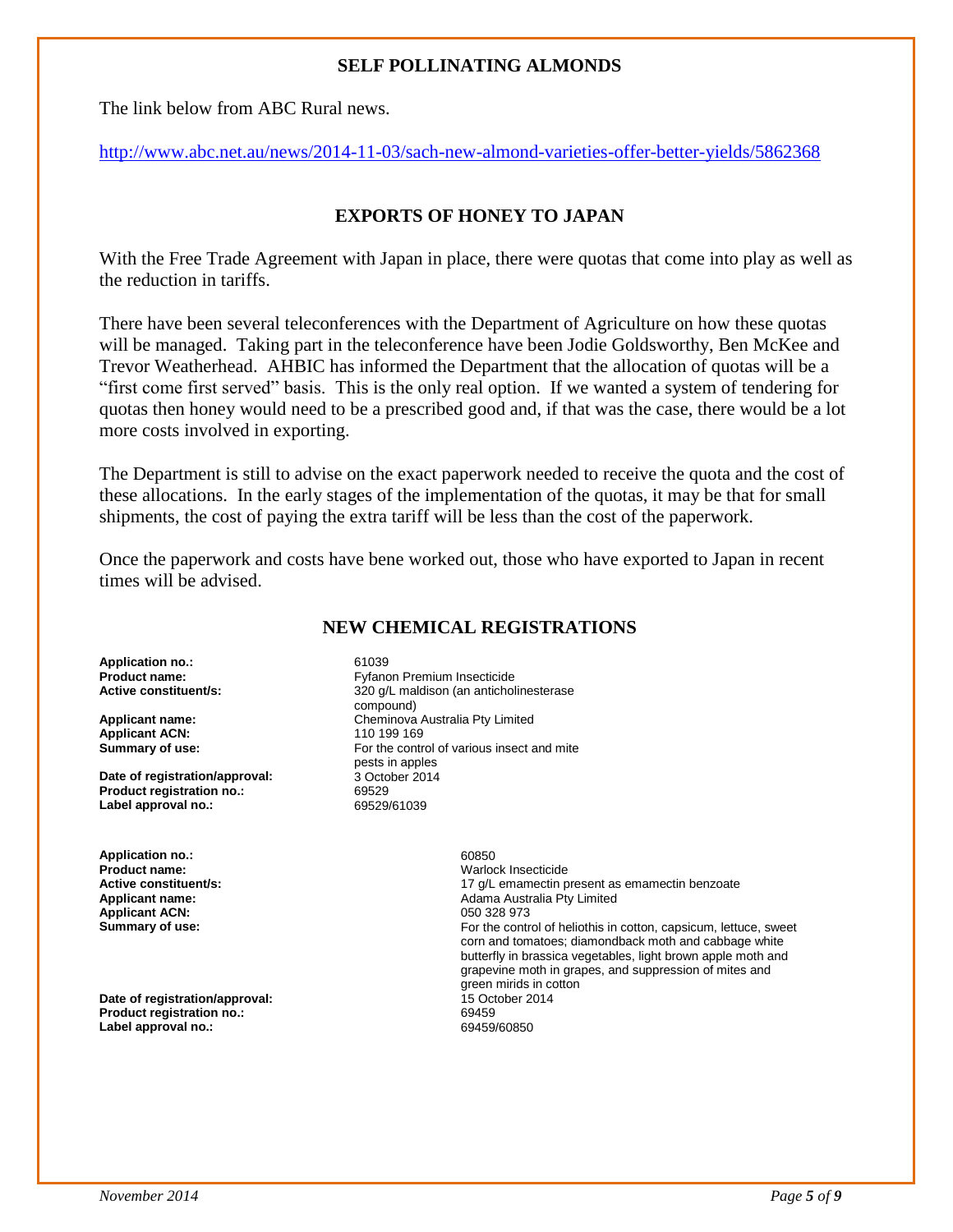**Application no.:** 54183<br>**Product name:** Dupon **Applicant ACN:**<br>Summary of use:

**Date of registration/approval:** 16 October 2014<br> **Product registration no.:** 66684 **Product registration no.:** 66684<br> **Label approval no.:** 66684/51483 **Label approval no.:** 

**Application No:** 61502<br>**Product Name:** 62.000 Application Application Application Application Application Application Application Application Application Application Application Application Application Application Applica **Active Constituent/s:**<br>Applicant Name: **Applicant ACN:**<br>Summary of Use

**Date of Registration/Approval:** 24 October 24 October 2014<br> **Product Registration No:** 69721 **Product Registration No:** 69721 **Label Approval No.:** 

**Application no.:** 62716<br> **Active constituent/s:** Fenamiphos **Active constituent/s:** Fenamiphos<br> **Applicant name:** Amvac C.V **Applicant name: Applicant ACN:** N/A<br> **Summary of use:** For

**Date of approval: Approval no.:** 70200

**Application no.:** 61997<br> **Active constituent/s:** Hexaflumuron **Active constituent/s: Applicant ACN:** 

**Date of approval:** 16 October 2014<br> **Approval no.:** 69897 Approval no.:

**Product name:** Dupont Benevia Insecticide **Active constituent/s:** <br> **Applicant name:** <br> **Applicant name:** <br> **Applicant name:** <br> **Applicant name:** <br> **Applicant name:** <br> **Applicant name:** <br> **Applicant name:** <br> **Applicant name:** <br> **Applicant name:** <br> **Applicant name:** Du Pont (Australia) Pty Ltd<br>000 716 469 For control of sucking and chewing insects in certain vegetable crops<br>16 October 2014

> Aako Vitnam 225 SL Insecticide<br>225 g/L methomyl Aako Australia Pty Limited<br>122 279 109 For the control of certain pests of crops including cereals, fruit, legumes, cotton, oil seed crops, tobacco, hops, vegetables, pastures, peanuts, ginger and duboisia

For use in agricultural chemical products<br>15 October 2014

**Applicant name:** Dow Agrosciences Australia Limited **Summary of use:** For use in agricultural chemical products<br>16 October 2014

#### **TURKISH HONEY**

At the time of writing this, AHBIC is not aware of any action by ACCC on the recent complaints we have laid.

AHBIC has also sent a complaint to the New South Wales Department of Health complaining about the labelling of the Garden Honey. The State Departments of Health are the ones who are charged with enforcing the Australia New Zealand Food Standards Code. Unfortunately the letter sent never got there and so a copy was emailed.

When in Canberra last week, the issue of the letter sent to Minister Dutton in July asking him to raise, with his State counterparts, this issue of non-enforcement of the Australia New Zealand Food Standards Code because they do not see it as a public health issue was raised with Minister Joyce's staff. They have made enquiries and a phone call has been received from Senator Nash's office, the Assistant Minister for Health, informing us AHBIC should have a reply within a week or so.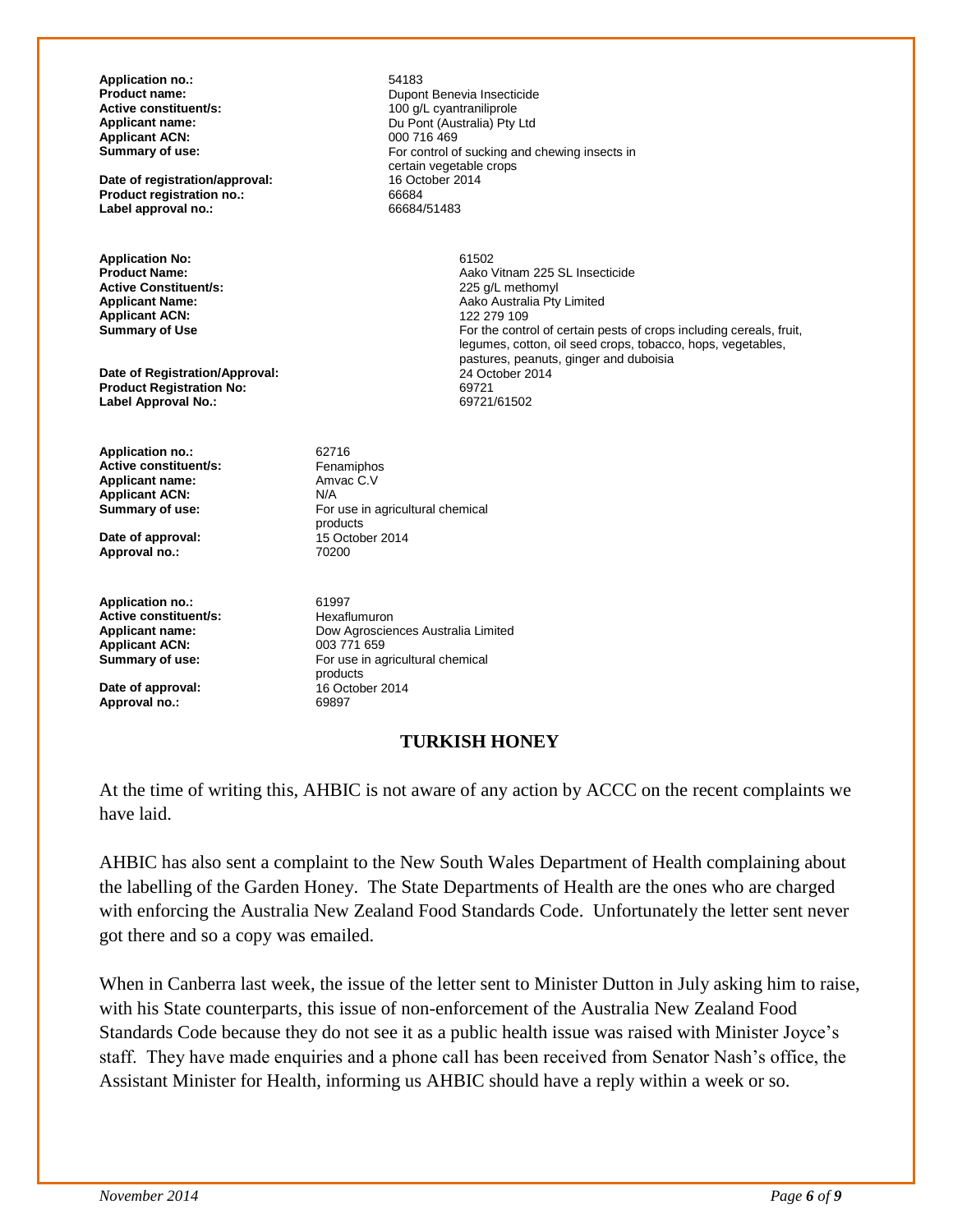The unfortunate part is that while no action has yet been taken, these products are still on sale to the public and the public could well be buying these products in good faith thinking they are buying honey. This is a highly unsatisfactory situation which AHBIC continues to push to have rectified.

There has been a recent development with HiHoney which AHBIC had lodged a complaint with the ACCC on 20 February, 2014. Whilst AHBIC welcomes the result, the problem still remains of the product being allow to be on the shelves for sale whilst any investigation takes place and does the fine really affect the profit from the sales. The press release from the ACCC says:-

### **ACCC acts on 'Hi Honey' misrepresentations**

1 December 2014

Hume Import & Export (Australia) Pty Ltd trading as Bera Foods (Bera Foods) has paid a penalty of \$10,200 following the issue of an infringement notice by the Australian Competition and Consumer Commission.

The ACCC considered that by using the word "Honey" and including a map of Australia on the "Hi Honey" label, Bera Foods had misrepresented the product was Australian honey when in fact the product was predominantly composed of plant sugars and was produced in Turkey.

The infringement notice was issued to Bera Foods because the ACCC had reasonable grounds to believe Bera Foods had made a false or misleading representation about the composition of Bera Foods' "Hi Honey" product, in contravention of the Australian Consumer Law.

"The ACCC was concerned in this case because although "Hi Honey" was labelled as honey, the product was not actually honey produced by honey bees. Honey suppliers must ensure any products they sell as "honey" are in fact produced entirely by honey bees," ACCC Commissioner Sarah Court said.

"Further, the inclusion of a prominent map of Australia on the Hi Honey label may have led consumers to conclude the product was produced in Australia when this was not the case. Credence claims such as this are a priority area for the ACCC, to ensure consumers are given accurate information about the content and origin of products," Ms Court said.

Earlier this year, the ACCC issued three Infringement Notices and accepted a court enforceable undertaking in relation to "Victoria Honey", which was not produced by honey bees and was not a product of Victoria, Australia.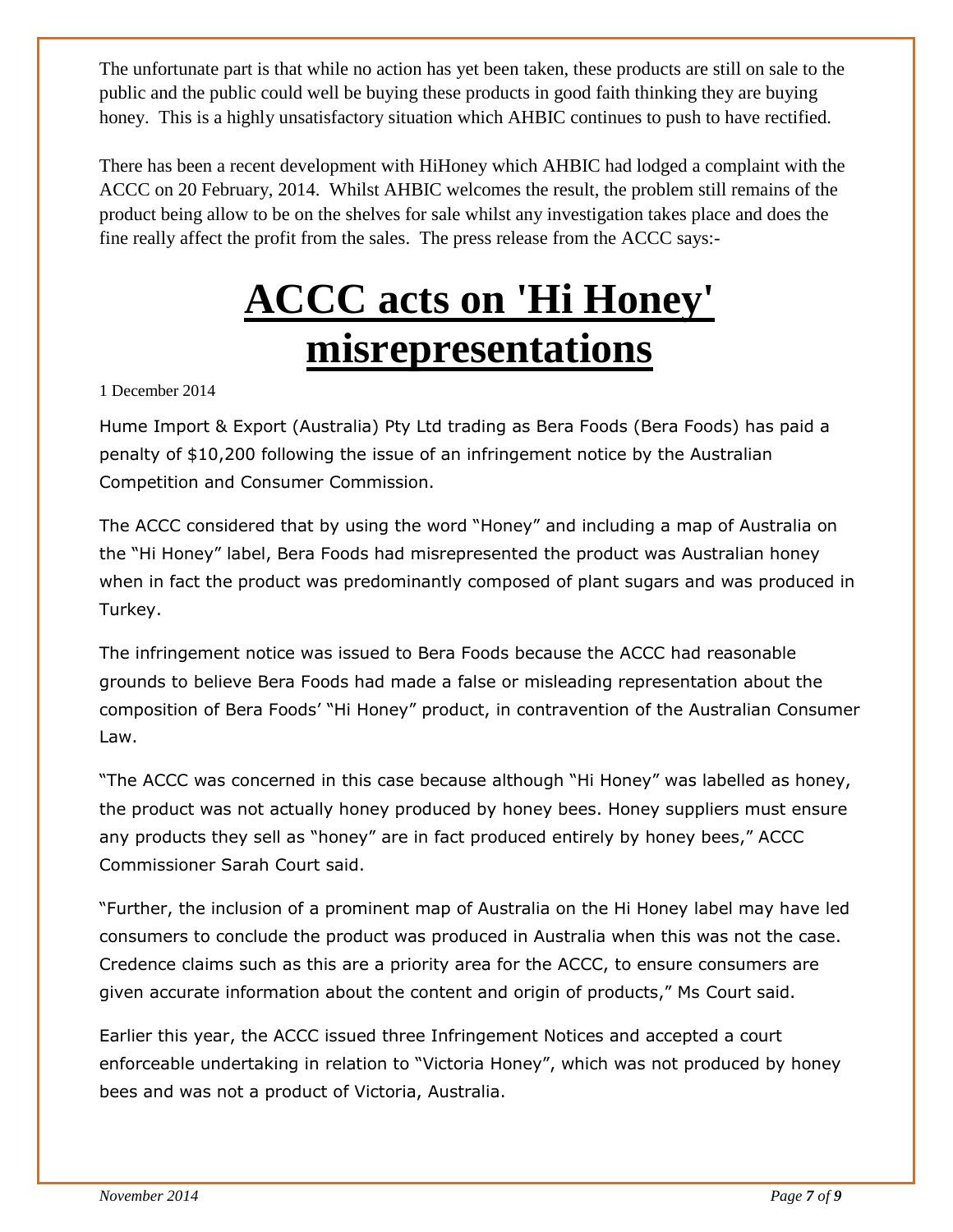Recently, the ACCC also took steps to ensure suppliers of "Sunshine Honey", "Hecham Honey", "Brezzo Italian Red Gum Honey", "Meg Myucku 100% natural honey" and "Golden Honey" ceased supply of the product and withdrew remaining stocks of the product from wholesale customers, because each of these products labelled as honey was not entirely produced by honey bees.

The infringement notice is listed on the [public register.](http://registers.accc.gov.au/content/index.phtml/itemId/1183188)

#### **ANNUAL MEETINGS**

AHBIC will be holding its AGM on Saturday 4 July 2015 at the Penrith Panthers Leagues Club at Penrith. This will follow the NSWAA conference. More details on the AHBIC AGM later. Annual conferences for 2015 as I have them are:-

| Queensland Beekeepers Association                   | 11 & 12 June - Cleveland |
|-----------------------------------------------------|--------------------------|
| New South Wales Apiarists Association               | $2 & 3$ July - Penrith   |
| Tasmanian Beekeepers Association                    | 29 & 30 May              |
| WA Farmers Federation - Beekeeping Section          | February                 |
| South Australian Apiarists Association              | 18 & 19 June             |
| Victorian Apiarists Association                     | $10 \& 11$ June -        |
| Honey Packers and Marketers Association             | <b>TBA</b>               |
| <b>National Council of Pollination Associations</b> | <b>TBA</b>               |
| Australian Queen Bee Breeders Association           | <b>TBA</b>               |
| Australian Honey Bee Industry Council               | 4 July - Penrith         |

#### **BIOSECURITY BILL**

In November, 2014 a Biosecurity Bill was introduced into Parliament and is now the subject of an Inquiry by the Rural and Regional Affairs and Transport Legislation Committee and it is to report by 17 March 2015. Submissions to the Committee have to be in by 16 January, 2015.

Details can be found at

[http://www.aph.gov.au/Parliamentary\\_Business/Committees/Senate/Rural\\_and\\_Regional\\_Affairs\\_an](http://www.aph.gov.au/Parliamentary_Business/Committees/Senate/Rural_and_Regional_Affairs_and_Transport/Biosecurity_2014) [d\\_Transport/Biosecurity\\_2014](http://www.aph.gov.au/Parliamentary_Business/Committees/Senate/Rural_and_Regional_Affairs_and_Transport/Biosecurity_2014)

I have been told that this Bill does have changes to the Bill that had been drafted by the previous government.

#### **FUTURE BIOSECURITY**

AHBIC attended the launch of the Australia's Future Biosecurity report in Canberra on 25 November. See for more details.

[http://www.csiro.au/Organisation-Structure/Flagships/Biosecurity-Flagship/Biosecurity-Futures-](http://www.csiro.au/Organisation-Structure/Flagships/Biosecurity-Flagship/Biosecurity-Futures-Report.aspx)[Report.aspx](http://www.csiro.au/Organisation-Structure/Flagships/Biosecurity-Flagship/Biosecurity-Futures-Report.aspx)